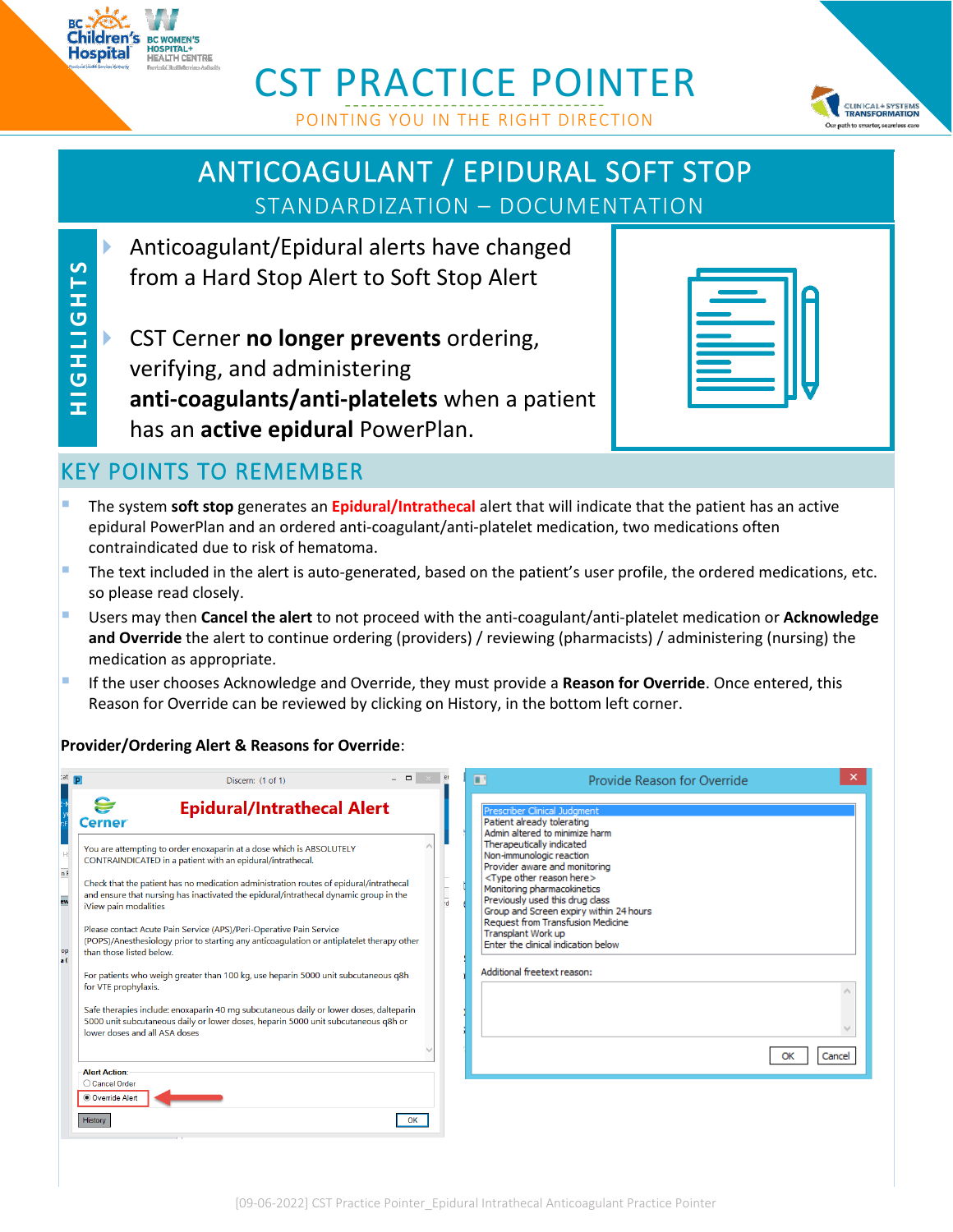CST PRACTICE POINTER

POINTING YOU IN THE RIGHT DIRECTION

#### **Nurse Administration Alert and Reasons for Override:**

History

BC-XX-<br>Children's BC WOMEN'S<br>Hospital HEALTH CENTRE

|                                                 | ▭<br>Discern: TEST, ERIN (1 of 1)                                                                                                                                                                                                                                                                                                                  |       |
|-------------------------------------------------|----------------------------------------------------------------------------------------------------------------------------------------------------------------------------------------------------------------------------------------------------------------------------------------------------------------------------------------------------|-------|
|                                                 | Epidural/Intrathecal Alert                                                                                                                                                                                                                                                                                                                         |       |
|                                                 | You are attempting to administer enoxaparin for this patient.                                                                                                                                                                                                                                                                                      |       |
|                                                 | This patient currently has an active order for an epidural or intrathecal medication and /<br>or an active epidural or intrathecal infusion documented within nursing iView.                                                                                                                                                                       |       |
|                                                 | Treatment doses of anticoagulants, antiplatelets, or fibrinolytics may increase risk of<br>spinal hematoma. Please consult with Anesthesia prior to starting any medication that<br>may impair normal coagulation other than prophylactic doses of heparin up to 5000<br>units q8h, dalteparin 5000 units qdaily, enoxaparin 40mg qdaily, and ASA. |       |
| modalities.                                     | If your patient no longer has an epidural or intrathecal catheter in situ please ensure that<br>you have inactivated the epidural/intrathecal dynamic group in the iView pain                                                                                                                                                                      |       |
|                                                 |                                                                                                                                                                                                                                                                                                                                                    |       |
| <b>Alert Action:</b>                            |                                                                                                                                                                                                                                                                                                                                                    |       |
|                                                 | ◯ Cancel Administration<br>Acknowledge and Override                                                                                                                                                                                                                                                                                                |       |
|                                                 |                                                                                                                                                                                                                                                                                                                                                    |       |
| History                                         | OK                                                                                                                                                                                                                                                                                                                                                 |       |
|                                                 |                                                                                                                                                                                                                                                                                                                                                    |       |
|                                                 |                                                                                                                                                                                                                                                                                                                                                    |       |
|                                                 | Discern: TEST, ERIN (1 of 1)                                                                                                                                                                                                                                                                                                                       | □     |
| Cerner                                          | <b>Epidural/Intrathecal Alert</b>                                                                                                                                                                                                                                                                                                                  |       |
|                                                 | You are attempting to administer enoxaparin for this patient.                                                                                                                                                                                                                                                                                      |       |
|                                                 | This patient currently has an active order for an enidural or intrathecal modication                                                                                                                                                                                                                                                               | and / |
| or an active epic                               | Provide Reason for Override                                                                                                                                                                                                                                                                                                                        |       |
| <b>Treatment dose</b>                           | Prescriber Clinical Judgment<br>Patient already tolerating                                                                                                                                                                                                                                                                                         |       |
| spinal hematom                                  | Admin altered to minimize harm<br>Therapeutically indicated                                                                                                                                                                                                                                                                                        | ١t    |
| may impair nor                                  | Non-immunologic reaction<br>Provider aware and monitoring                                                                                                                                                                                                                                                                                          |       |
| units q8<br>2                                   | <type here="" other="" reason=""></type>                                                                                                                                                                                                                                                                                                           |       |
|                                                 | Monitoring pharmacokinetics<br>Previously used this drug class<br>Group and Screen expiry within 24 hours                                                                                                                                                                                                                                          |       |
| If your patient n<br>you have inactiv           | Request from Transfusion Medicine<br>Transplant Work up                                                                                                                                                                                                                                                                                            | that  |
| modalities.                                     | Enter the clinical indication below                                                                                                                                                                                                                                                                                                                |       |
|                                                 | Additional freetext reason:                                                                                                                                                                                                                                                                                                                        |       |
|                                                 |                                                                                                                                                                                                                                                                                                                                                    |       |
|                                                 |                                                                                                                                                                                                                                                                                                                                                    |       |
| <b>Alert Action:</b><br>○ Cancel Administration | Cancel<br>з<br>ОК                                                                                                                                                                                                                                                                                                                                  |       |



 $OK$